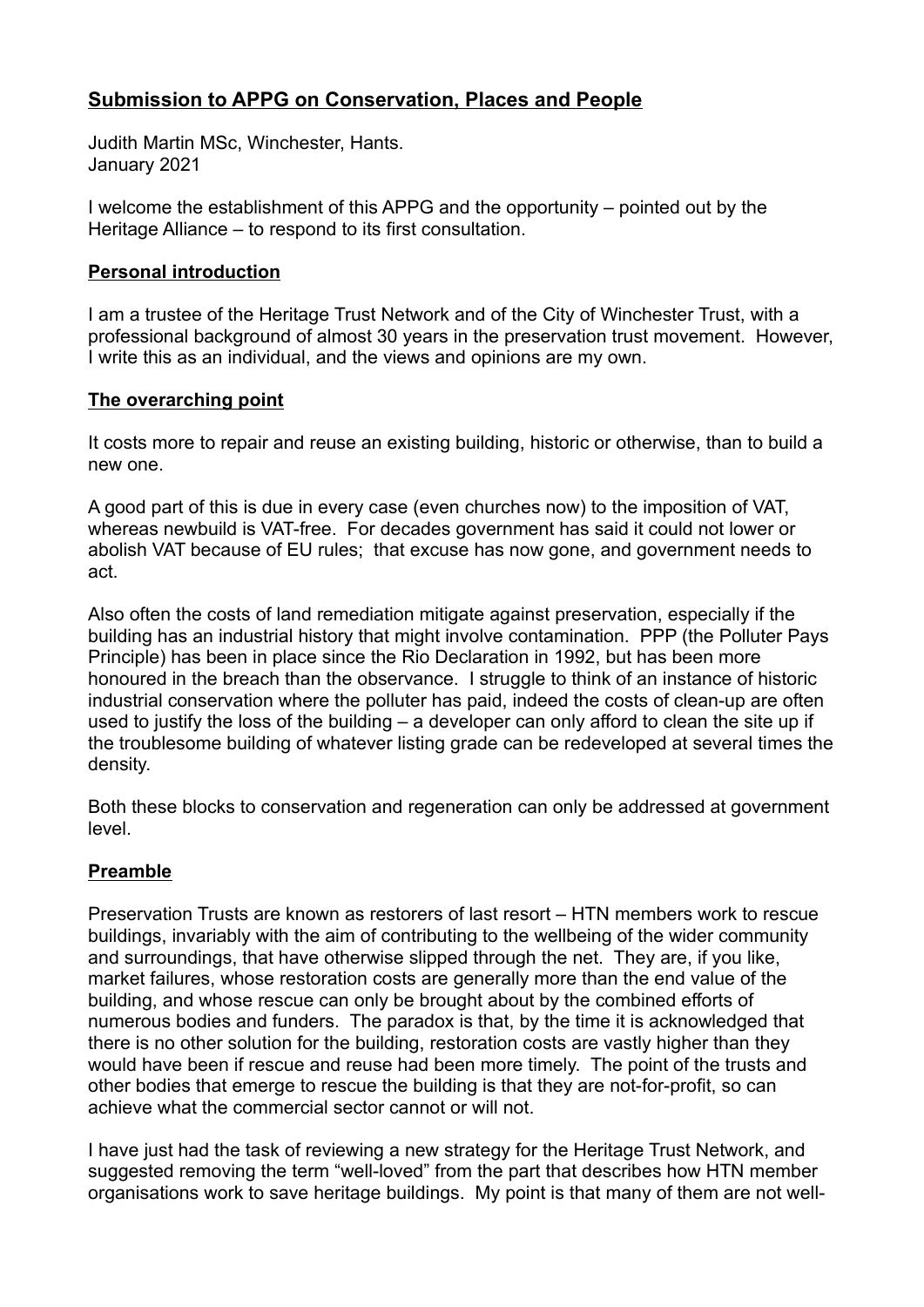loved, especially those built in the  $20<sup>th</sup>$  century or – my own area of work – industrial buildings. However fine they once were, by the time they have been redundant and neglected for several years they are loved only by enthusiasts and professionals. All too often local people see them as eyesores and are all too keen to see them demolished. Examples include Preston Bus Station (see below), which has been triumphantly reborn with significant input from a past president of the RIBA, when the local authority had wanted to demolish it for years, and the Grade II\* listed leather drying shed in Sawston, South Cambridgeshire, which I tried and failed to save. The parish council and most local residents saw it only as an eyesore, and ultimately in 2018 Historic England was unwilling to support it – although I see to my astonishment that it still appears on HE's Buildings at Risk Register for 2020.

Differences of opinion on the merits of often derelict buildings notwithstanding, HTN has over 200 members across the UK, a handful of individuals but mostly trusts, which alongside the countless civic societies and similar bodies implies considerable support for the historic built environment. It should be said that in many cases that includes the natural landscape or designed landscapes too, often including one or more buildings.

### **Your specific questions:**

What evidence exists of the economic, social and environmental benefits from the conservation, care and regeneration of historic buildings and areas, across the UK?

Historic England has compiled Heritage Counts for about 15 years or more, with the variety of topics increasing in recent years to cover environmental considerations and, last year, social considerations, starting with an examination of societies' changing under the impact of Covid-19. https://historicengland.org.uk/research/heritage-counts/ The Heritage Alliance at the end of last year released a major piece of work looking at Heritage, health and wellbeing. This has a foreword by Nigel Huddlestone, MP Minister for Sport, Tourism and Heritage, who I'm sure you will be interviewing. https://www.theheritagealliance.org.uk/blog/2020/09/21/heritage-health-and-wellbeingreport-launch/

The Architectural Heritage Fund in their annual reviews give figures for the number of historic buildings they have assisted (through a variety of usually local bodies) and the financial figures involved. http://ahfund.org.uk/publications

The links are here, but I'm sure you will have access to this without my needing to reiterate.

In 2019 the Architects' Journal launched its campaign 'Retrofirst', on the principle that the greenest building is one that already exists, encouraging architects to revamp and reuse existing buildings rather than only being interested in building new ones. That follows the award of the Turner Prize in 2015 to Assemble Architects, for their work in Granby 4 Streets, a very long running preservation battle in Liverpool where entire communities had previously been swept away in the name of market forces.

Various professional journals cover with increasing frequency cases of reuse and regeneration; a recent one is here:

https://www.placemakingresource.com/article/1704252/review-regenerating-industrialheritage-housing? bulletin=placemakingbulletin&utm\_medium=EMAIL&utm\_campaign=eNews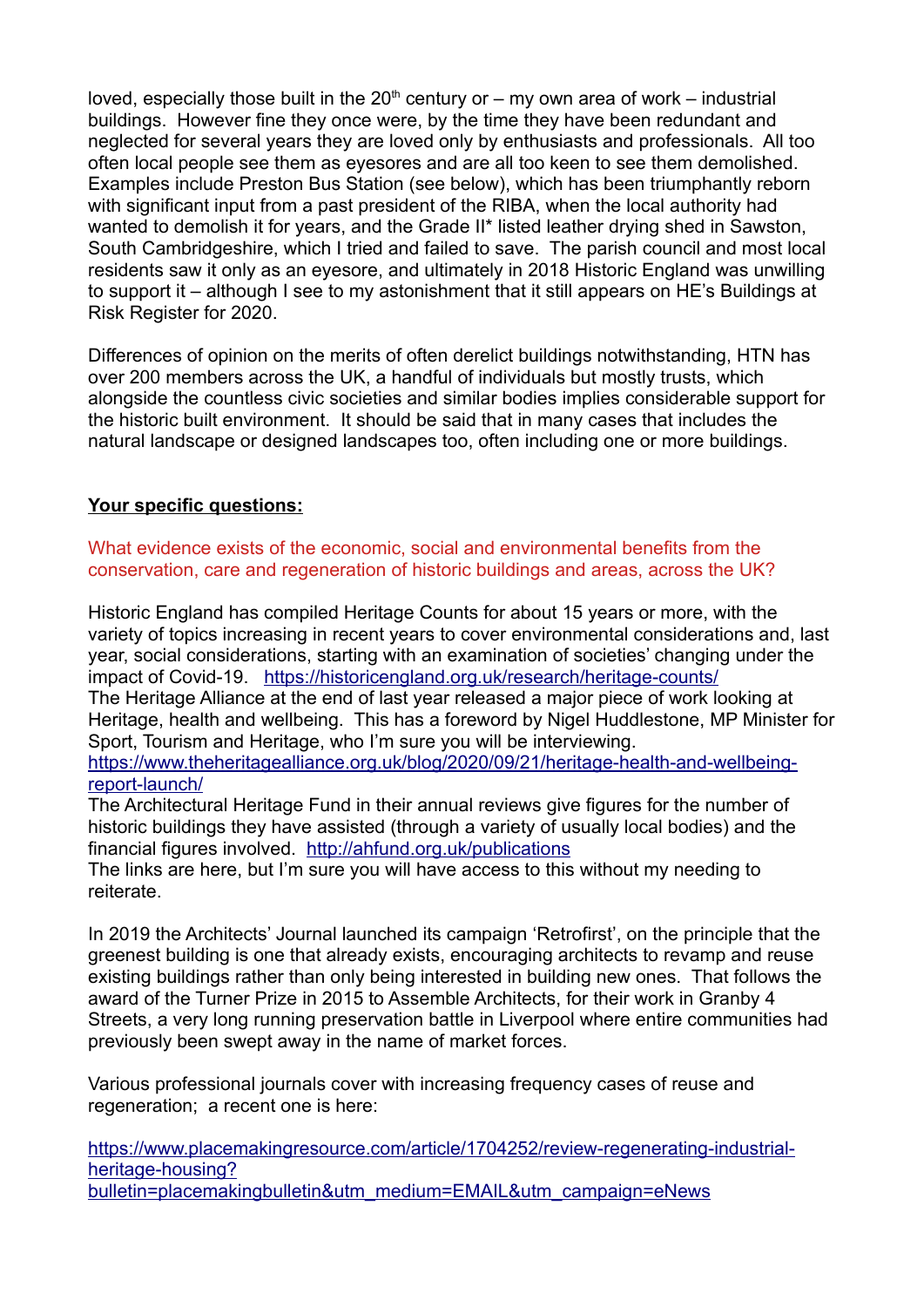#### %20Bulletin&utm\_source=20210114&utm\_content=Placemaking%20Weekly%20Bulletin %20(20): : & email\_hash =

Apparently there is to be a new tv show on heritage rescue, on the Discovery Channel, filming in August – not many details yet but the call has gone out to trusts etc.

I take this increasing coverage to indicate that the wider world is discovering what the heritage profession has always known, that old places allow people to be rooted and to flourish better than shiny new ones, and that loss of historic built fabric can damage communities and a sense of individual belonging. Certainly the residents of Granby 4 Streets hung on for decades in the face of central planning. Possibly also it's discovering that, occasionally at least, there's money to be made, hopefully not only by tv channels.

How can the conservation and regeneration of historic areas contribute to the wider agendas of governments across the UK to equity and 'levelling up', along with their focus on high streets revival?

It has been the case for most of my professional career that there is no wreck or ruin in London or most of the south east that someone doesn't feel they can profit from since property values are so high. For a preservation trust to acquire a building in these areas it has to be beyond desperate, something really almost unusable like a pier (Hastings, Southsea) or a bombed-out chapel (St George's Woolwich, rescued by Heritage of London Trust Operations). Almost 50 years ago, at the start of the heritage movement, bodies such as the Spitalfields Trust saw the aesthetic and historic value of neglected streets of Georgian houses and were able to acquire them; now, perhaps in part because of their own magnificent work, while there are still historic buildings needing attention they are more likely to be bought by developers for demolition and redevelopment (the repeated attempts by developers to demolish the unlisted General Market at Smithfield).

The situation in parts of the areas needing "levelling up" – i.e. the deindustrialised parts of the country, once thought to be beyond the "red wall" – is still much the same as London and the south east 25-30 years ago. If it worked in Spitalfields there is no reason why it shouldn't work in Hartlepool (which has a magnificent heritage of Georgian houses) or Hull (even older buildings).

The high streets in these areas similarly are suffering more than in the south precisely because the towns and cities are poorer. Covid-19 notwithstanding – no-one can predict the long-term damage there – there is no reason why a revived covered market in Leeds or Newcastle, for example, should not flourish given help. Small traders need inexpensive premises and flexible terms, but a historic setting is a major draw: local people feel an identification with the place while incomers and tourists react with pleasure as they did when Covent Garden was first restored and opened up.

Bishop Auckland provides a remarkable example, where a single philanthropist started by buying the paintings in the bishop's place, then bought the palace and its grounds, then swathes of the historic centre of the town, opening it up and bringing other investment, carrying out sensitive repairs and also installing a streetscape bolder than most local authorities certainly envisaged when he started a few years ago: parking on the periphery, pedestrian priority etc. But although there should be many more millionaires using their money like this, arguably it is no more a solution than philanthropic housing was in the  $19<sup>th</sup>$ century. Just as those philanthropists realised they could only scratch the surface of need and investment had to come through legislation, so it will need investment and legislation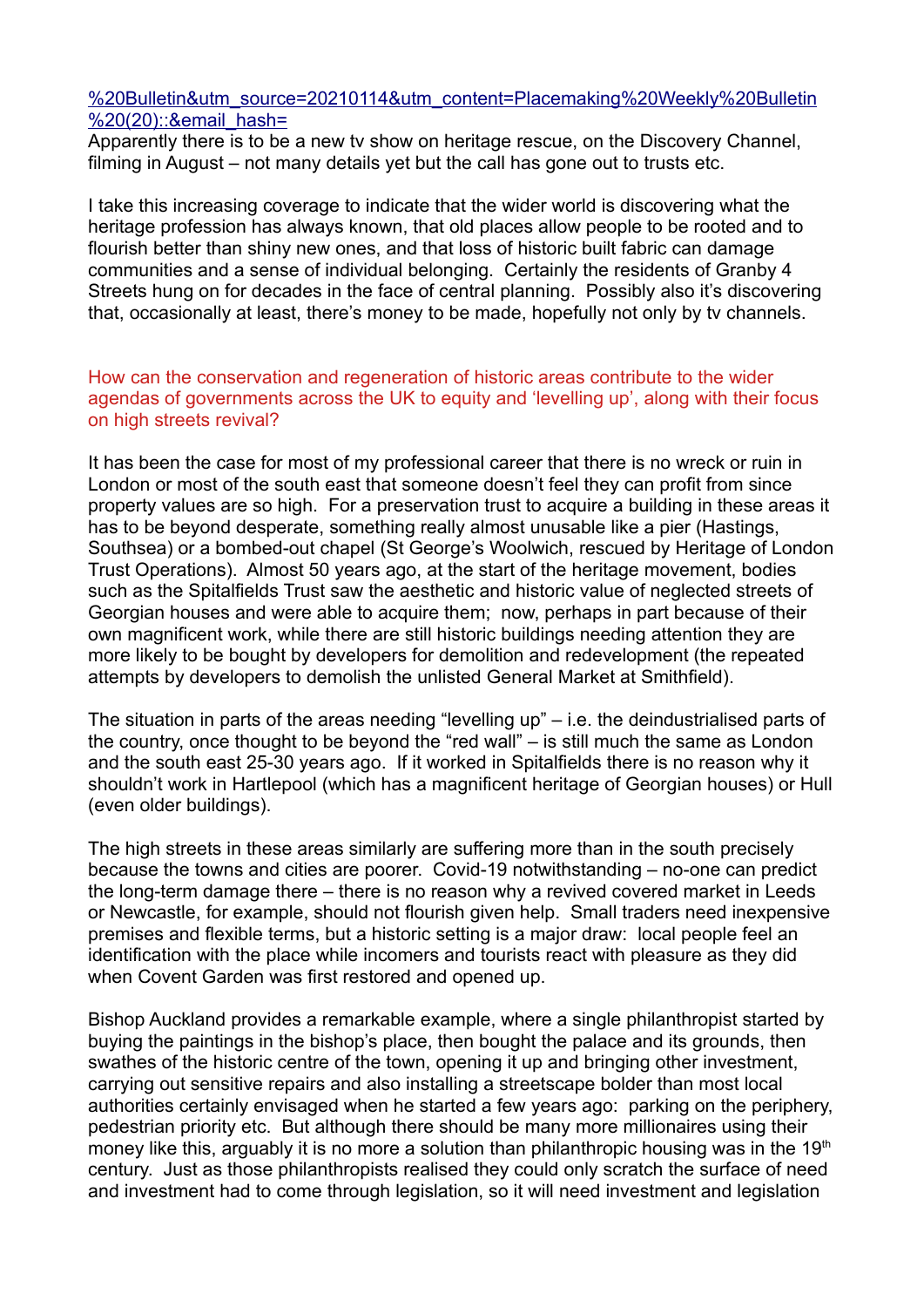to persuade/encourage/force demoralised local authorities that have struggled since their industries died to act to preserve and enhance what they have left.

Is there a case for further increasing the level of investment in the heritage and infrastructure of places outside London and the south east of England to assist the 'levelling up' of lagging regional economies?

Unquestionably.

In 2011 it was the intention of George Osborne and the Coalition government to repatriate business rates, i.e. the authority where they were raised could keep them, in exchange for the loss of government support grant. The government support grant has been substantially slashed (up to 40% in places like Liverpool or Blackpool) but local business rates in these areas are nowhere near enough for the proper running of civic society. Repatriation has never been fully implemented, but simply would not work. In order to level up, and just in the interests of fairness, business rates raised in Westminster or Kensington should be redistributed (in the form of a restored government support grant) to what the 2011 consultation paper from CLG called "once-proud cities" now forced to "hold out the begging bowl." The economic and social divide since then has only widened.

It is excellent to think that there might be recognition that heritage and conservation might be invoked to close that gap, but it will need major investment.

It is also necessary, though, to recognise that there are pockets of lagging economy in the south east, and even in London. The seaside resorts come particularly to mind. Investment in Margate has produced the Turner gallery and also, after many years, the restoration of Dreamland (which has the first listed roller-coaster in the country – the second is at Great Yarmouth – see below), which have helped considerably although many inequalities and many neglected historic buildings still remain. But many other places have not had the advantage of artistic input and creativity.

#### How can regeneration of the historic environment contribute to and interact with efforts to revive local economies in the wake of the Covid-19 pandemic and subsequent recession?

Local authorities are still too fond of new buildings, still proposing new retail and office space. The answer must be to make the most of what is already there, much of which will be of historic worth. The planning system needs to be tilted away from old thinking to thinking about old buildings, but with added Covid-awareness.

An odd example is EasyHotels, a chain that has taken a number of good existing buildings (a textile office and showroom in Newcastle, a shipping warehouse in Manchester) and used good conservation architects to create super-budget hotels which bring people to slightly off-centre parts of the city. However they apparently require that there should be no opening windows. (This seems to apply to other cheap hotel chains building from scratch.) Presumably it's on safety grounds, anticipating rowdy quests prone to take silly risks, but in the Covid era there should be no buildings with windows that cannot be opened. Mechanical ventilation is not enough, and is also more energy-hungry.

It's excellent that major companies want to take historic buildings - Pizza Express used to be another example – but they can't be expected to go beyond the planning legislation in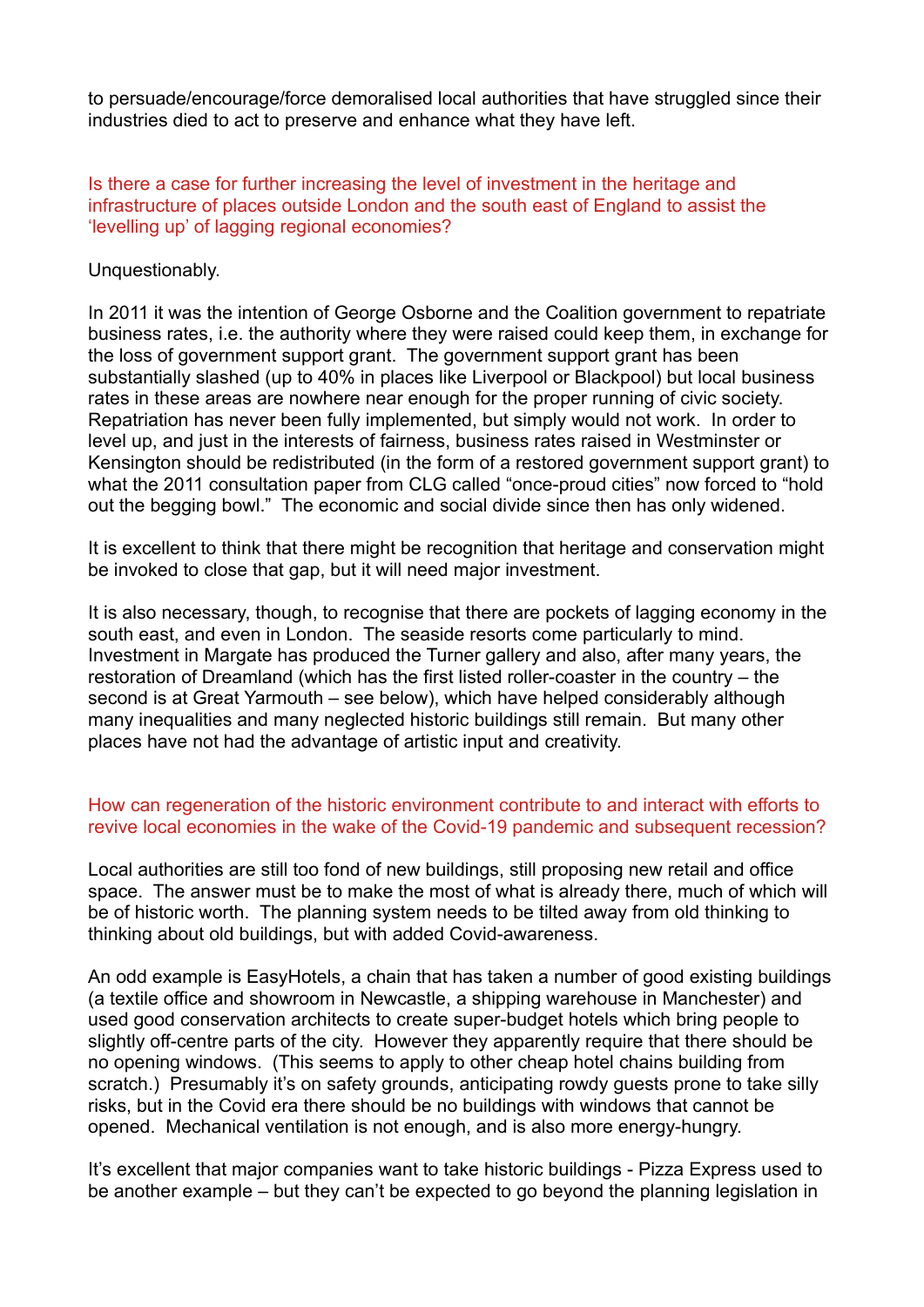converting them. So it is the legislation that needs to be strengthened (or adapted for the Covid era).

Another aspect of reuse of existing buildings is that they are generally low enough not to require a lift, except for disabled access, which minimises the risk of time spent with strangers in a confined area. Often ceilings are higher and windows larger, both good for air circulation.

What evidence exists that historic buildings provide flexible, low rental space for start-up businesses, social enterprises and community facilities, thereby helping to stimulate local economies, particularly in more peripheral neighbourhoods?

A very incomplete list: The Custard Factory in Digbeth, Birmingham The Coffin Works, Birmingham The Biscuit Factory in Newcastle The Tobacco Factory in Bristol Paintworks in Bristol Dewars Lane Granary, Berwick upon Tweed Chance Brothers Glassworks in Smethwick Drapers' Hall in Coventry

The last two of these are in progress, the others are long-standing successes; many other old industrial buildings provide creative and small business spaces. There are very many more, to be seen in the annual reports of the Architectural Heritage Fund and elsewhere.

Not only conventionally-constructed buildings can be rescued and restored, although 20<sup>th</sup> century ones generally pose greater problems, and meet greater opposition. A successful example is Preston Bus Station, listed Grade II but proposed for demolition by its own local authority; after a struggle by the  $20<sup>th</sup>$  Century Society and others it is now an operating bus station again, with a youth centre and new public open space – and the town takes pride in it.

Countless small projects to save buildings in smaller towns and villages create community facilities – many preservation trusts work with community development trusts to deliver everything from yoga studios to nurseries to community shops.

How has heritage regeneration helped to boost the image and social cohesion of the areas they are located in, attracting investment and providing a catalyst for reversing economic decline?

See Dreamland, Margate, above, also Time & Tide in Great Yarmouth (an old, listed Grade II, herring curing works turned museum, that was shortlisted for the Gulbenkian Award Museum of the Year in 2005 and a finalist in the Council of Europe's Museum of the Year Award 2006), and many others.

In 1994 Circus Space (now the National Centre for Circus Arts) took over the buildings of the old Shoreditch Electric Light Station, in a traditionally deprived area of London. This pioneering reuse triggered surrounding regeneration, including that of Shoreditch Town Hall (acquired in 2002 by the eponymous preservation trust), now an arts centre, artist's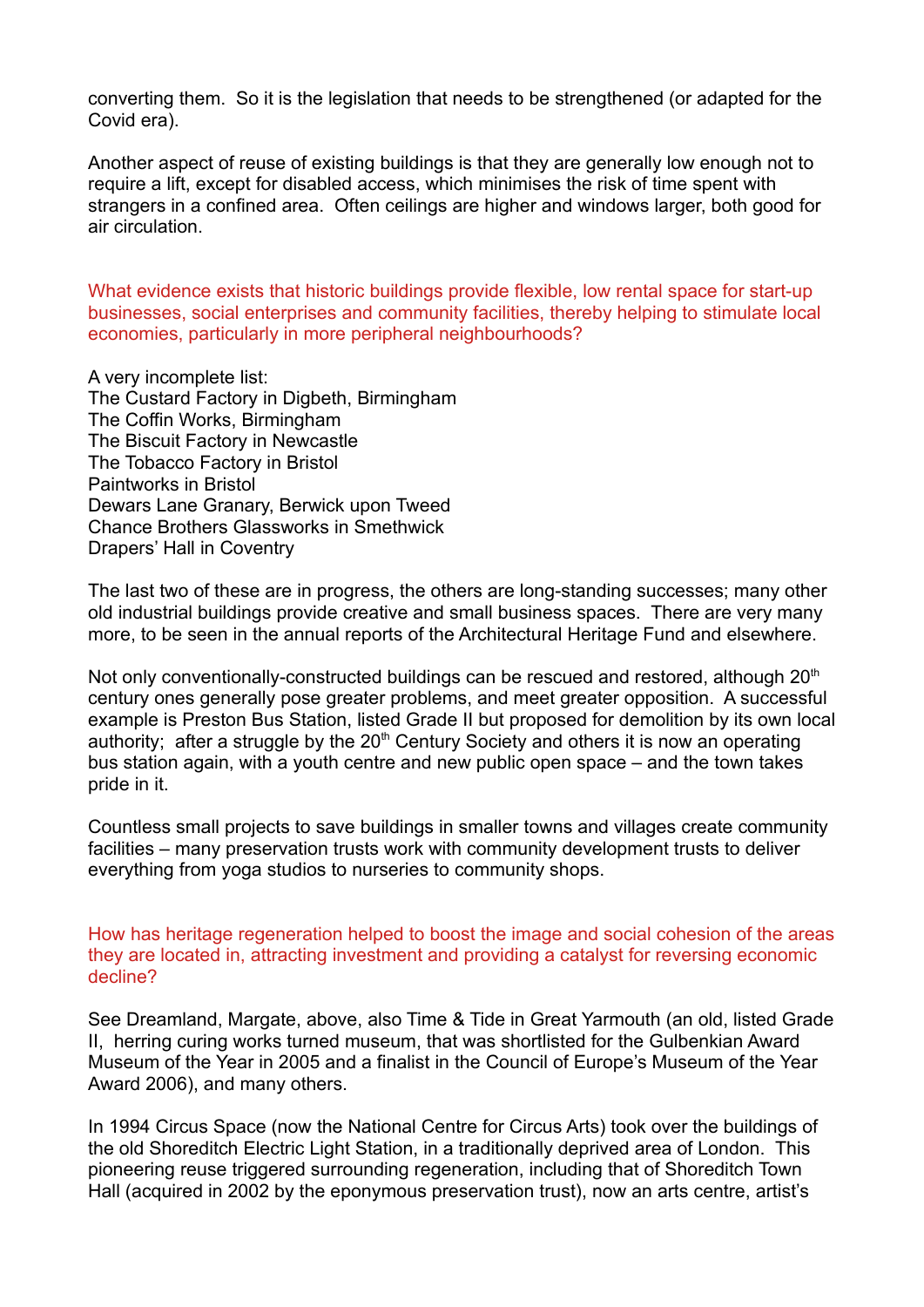studio and award-winning restaurant, and then the magistrates' courts opposite, now a 5\* hotel. In this case the reversal could be said to have gone too far, as Hackney is now out of reach for most people who actually study or work in these buildings. It would be wonderful to know how to prevent that, which happens often, particularly in cities.

In Derry the Inner City Trust sees itself as much as a development engine as a preservation trust. With the aim of social and economic renewal it has created and runs the Bishop's Gate Hotel in the old Liberal Club, restored various old factories and shops (and built some new ones), provided bars and restaurants and generally been a powerfull force for improvement. At least partly as a result, international businesses such as Danske Bank and FinTrU have set up in the city, in historic buildings.

How can the care, repair and regeneration of the historic environment help to meet the UK's commitment to sustainable development, including cutting emissions to net zero by avoiding the use and waste of scarce resources associated with demolition and redevelopment?

See various other responses here – the issues are inseparable.

How can conservation-led regeneration of the historic environment help to promote sustainable patterns of development, striking the right balance between economic growth and social equity, while also curbing wasteful emissions?

The very first DCMS publication on the new Heritage Lottery Fund noted that the energy taken to make the bricks in a standard Victorian terrace house would power a car more than ten times around the world. It also noted that demolition and construction was the largest producer of waste in the UK. Fuel efficiency may have improved since then but the point about embodied energy has still not got through to policy makers.

And while the cement industry works to green its image, the embodied energy in, say, the threatened Cardross Seminary in Scotland, or the lost Tricorne in Portsmouth (which could have been saved), is inconceivable. Cement produces about 8% of global CO2. https://www.carbonbrief.org/qa-why-cement-emissions-matter-for-climate-change

For social equity, the small houses in Nelson, Lancashire, restored by the Heritage Trust for the North West, the Little Houses Improvement Scheme across Scotland, or the vernacular houses restored by HEARTH – the Historic Environmental and Architectural Rehabilitation Trust for Housing – in Northern Ireland have all produced social, environmental and economic benefits, over many years. Great Yarmouth Preservation Trust worked with a housing association to turn buildings dating from the 16<sup>th</sup> century into social housing and a foyer for young people, and the Worcestershire Preservation Trust is about to do the same with a building of much the same age, Willow Court Farmhouse in Droitwich. In fact it's hard to think of a conservation project that doesn't tick all three boxes.

What are the implications of the government's reforms to the English planning system, proposed in the planning white paper, for the conservation and regeneration of historic areas?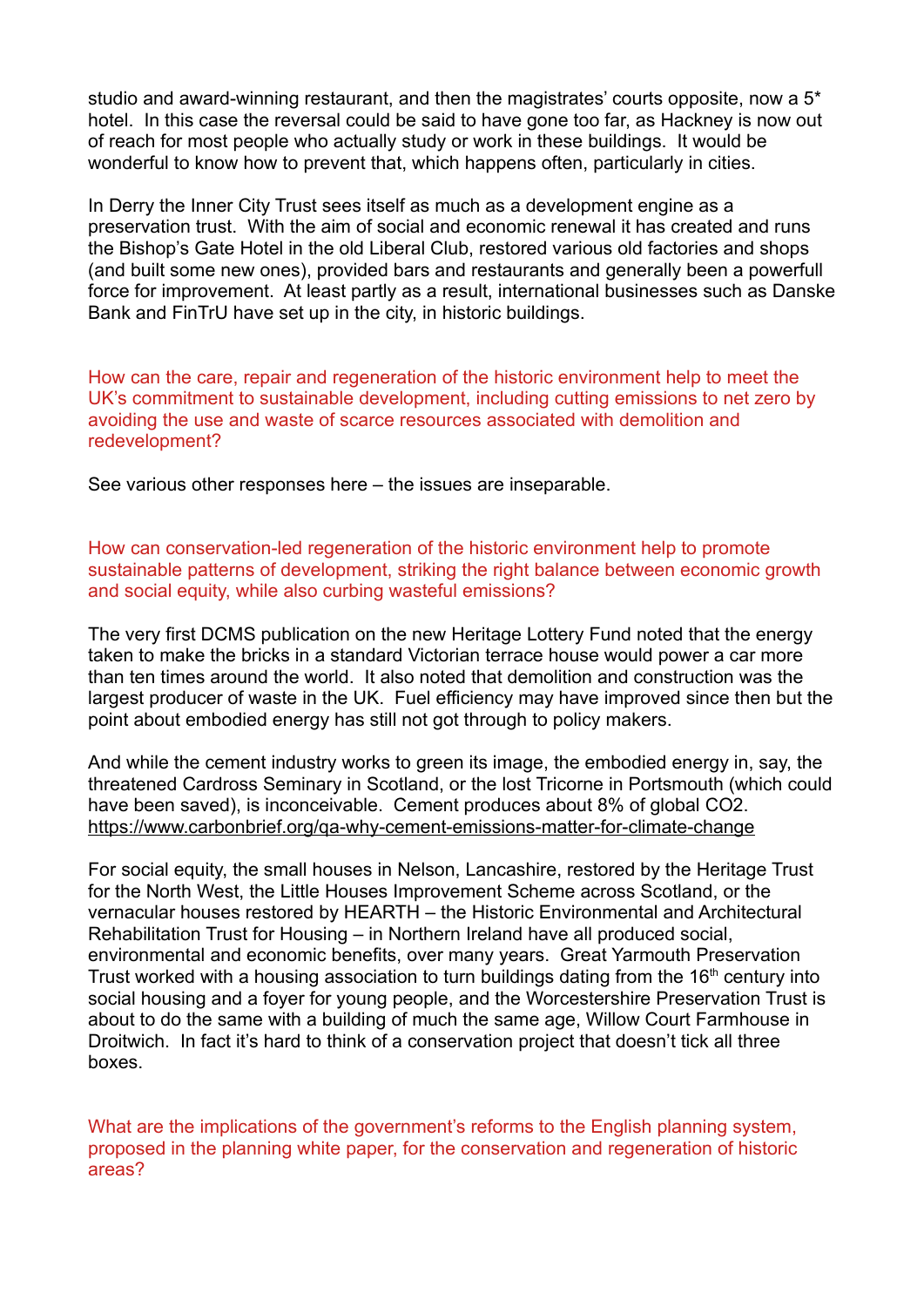Streamlining and modernising (the aims of the reforms) sound good until you look under the covers.

Since at least 2010 government has wanted to slash 'red tape', seeing any kind of planning legislation as an impediment to economic growth. In fact, as all the research shows, it is interesting and well-restored historic areas that attract tourists and other inward investment (and heritage tourism was estimated to bring in nearly £10bn in heritage-related inbound spending by international visitors for England alone, and £2bn in domestic heritage-related overnight spend in 2018 (figures from CEBR for Historic England)). While some of that will have gone to new galleries and museums like Turner Contemporary or Hepworth Wakefield, or the New Arts Centre Walsall, most will have gone to established locations and institutions, from Stonehenge to the great cathedrals. The setting of these jewels is paramount. If unfettered new development is allowed in historic places, the result will be damaging. Lincoln nearly lost its two historic, listed, Corn Exchanges but happily a redevelopment plan was reversed after public outcry and now they are to be restored as part of a vastly better plan for the area.

It's hard to see that happening under new legislation, which removes almost all meaningful public consultation.

The definition of growth areas is concerning, as one person's eyesore, ripe for redevelopment, is another person's heritage asset. Large areas of cities like Grimsby, with its Grade II\* Ice Factory and the remaining Kasbah buildings, and Hull, where important buildings, including listed ones, have a tendency to catch fire, come in this category. Under the white paper planning consent in a growth area is a given.

The imposition of increased housing numbers in many areas is too reminiscent of the disastrous Pathfinder plans of the 1990s, intended to deal with market failure (see Granby 4 Streets, above, and also the Welsh Streets in Liverpool, large area of Manchester, Salford and countless other cities suffering economic hard times). Whole areas were blighted and sound, often  $19<sup>th</sup>$  century, housing lost on a specious argument for new development that never arrived.

Action on Empty Homes notes that in 9 out of 10 local authorities the number of empty homes has risen between 2019 and 2020. Most areas with the highest percentage of empty homes are still those where Pathfinder was tried and failed, and where the north/south gap looms widest. The total has risen by 42,540 to 268,385 across the UK. It's generally said that the empty homes are in areas where people don't want to be because there is no work, but government promises to level up are surely designed to address this. Imposing new housing on areas with no real need is absurd, and a huge waste of resources (as Pathfinder was previously). This issue should be addressed before new housing numbers are considered.

The same might apply to empty investment properties. Developments such as Nine Elms (based around the poor benighted Battersea Power Station, surely the worst example of enabling development ever) are no longer selling, with the combination of Covid-19 and Brexit. This seems a very unwise time to set in stone 'once in a generation' planning legislation.

The topic of green belts (still to be protected under the new proposals) is too large to tackle here, and not wholly relevant, but it's worth noting that many planning consents are given, usually for large houses, in the green belt already, and that over-zealous protection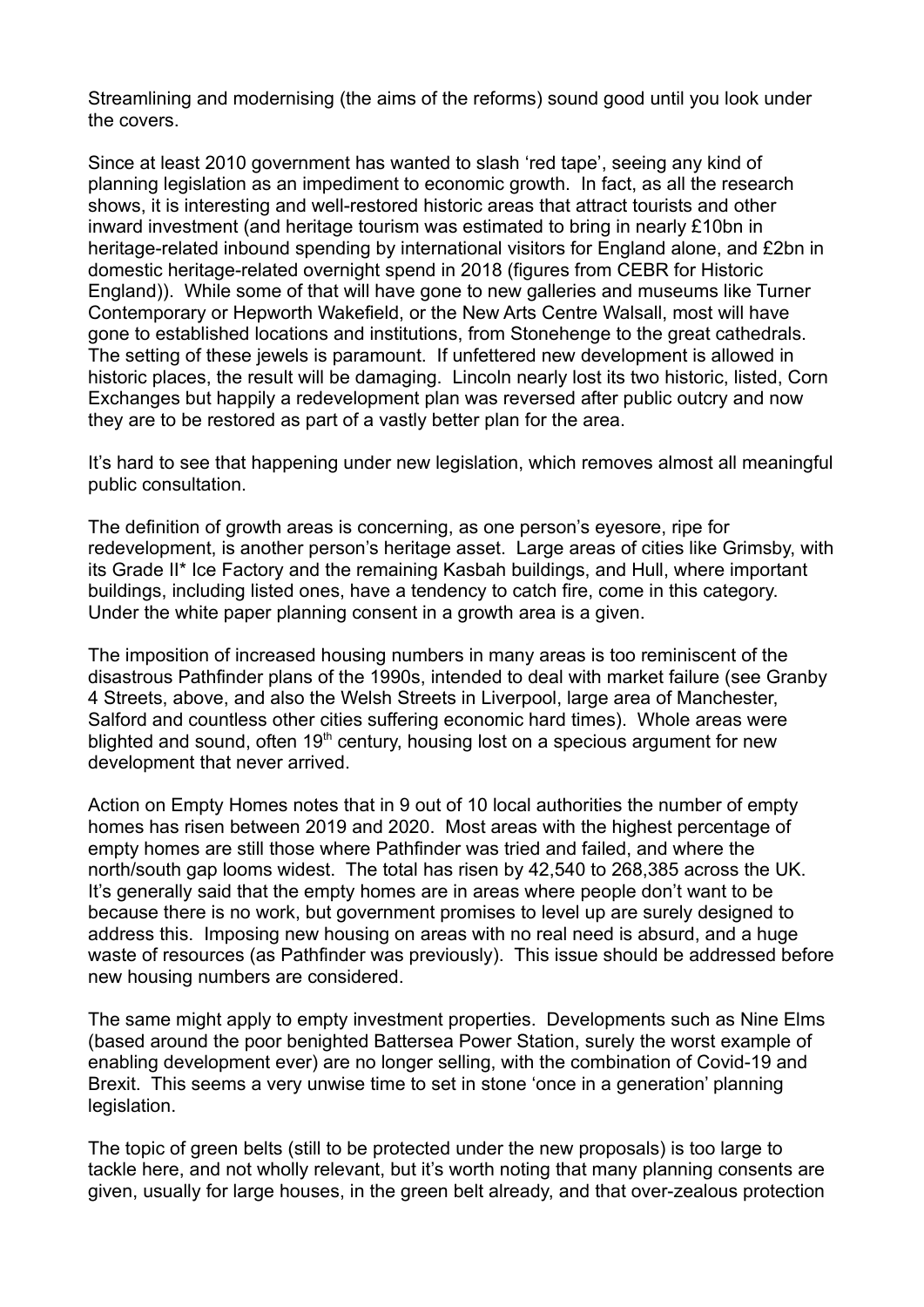of land that could perhaps be intelligently swapped for other parcels will add pressure to many historic cities such as Oxford or York.

It's also worth noting that most professional planning bodies plus the Centre for Sustainable Energy, CPRE, Civic Voice and others all oppose the white paper.

#### What have been the impacts of cuts in local government to the capacity of planning departments to facilitate the conservation and regeneration of sensitive historic areas?

Devastating. One in three posts has been lost (it may be more now, with lockdown and furlough). Many, even historic, small towns do not employ a properly qualified conservation officer. An unfortunate by-product is that planning and conservation officers made redundant often – understandably – become consultants, and end up advising developers who want to destroy the heritage they once worked to protect. An example is the Strand Union Workhouse in London, where an ex local authority and then ex English Heritage planner made the case for demolition. It's hard to see how this can be avoided.

#### How can post pandemic efforts to boost skills training support efforts to revive neglected crafts key to historic building conservation?

The heritage conservation sector has been crying out for more and better skills training for as long as I can remember. The Heritage Crafts Association includes brick-making, flintknapping and leadworking on its endangered list. Historic England comments regularly on the issue. Until the UK government values the hand-made and the technical equally with the academic, the problem will persist.

In pandemic terms, it is interesting to note than many of these trades are open-air, and healthier than learning in an enclosed space.

How can the conservation and restoration of historic parks and other important green spaces contribute to efforts to encourage exercise and thereby promote health and wellbeing?

This final question should be so obvious as not to need asking (although I agree that it does, because so much funding has been lost from parks etc.)

It's known that gardening and horticulture are valuable in recovery from mental ill-health, which looks like being a post-pandemic epidemic. Bodies such as Thrive work in places from the Chelsea to the Petersfield Physic Gardens. A recent Wellcome Foundation exhibition about Play showed the impact on children's mental well-being of densification. Allotments, many of which have historic significance, are under threat by local authorities for development.

Many Victorian parks were given and laid out precisely to provide fresh air and exercise – and beauty - for the working population. We should not be having to make the argument again over 150 years later.